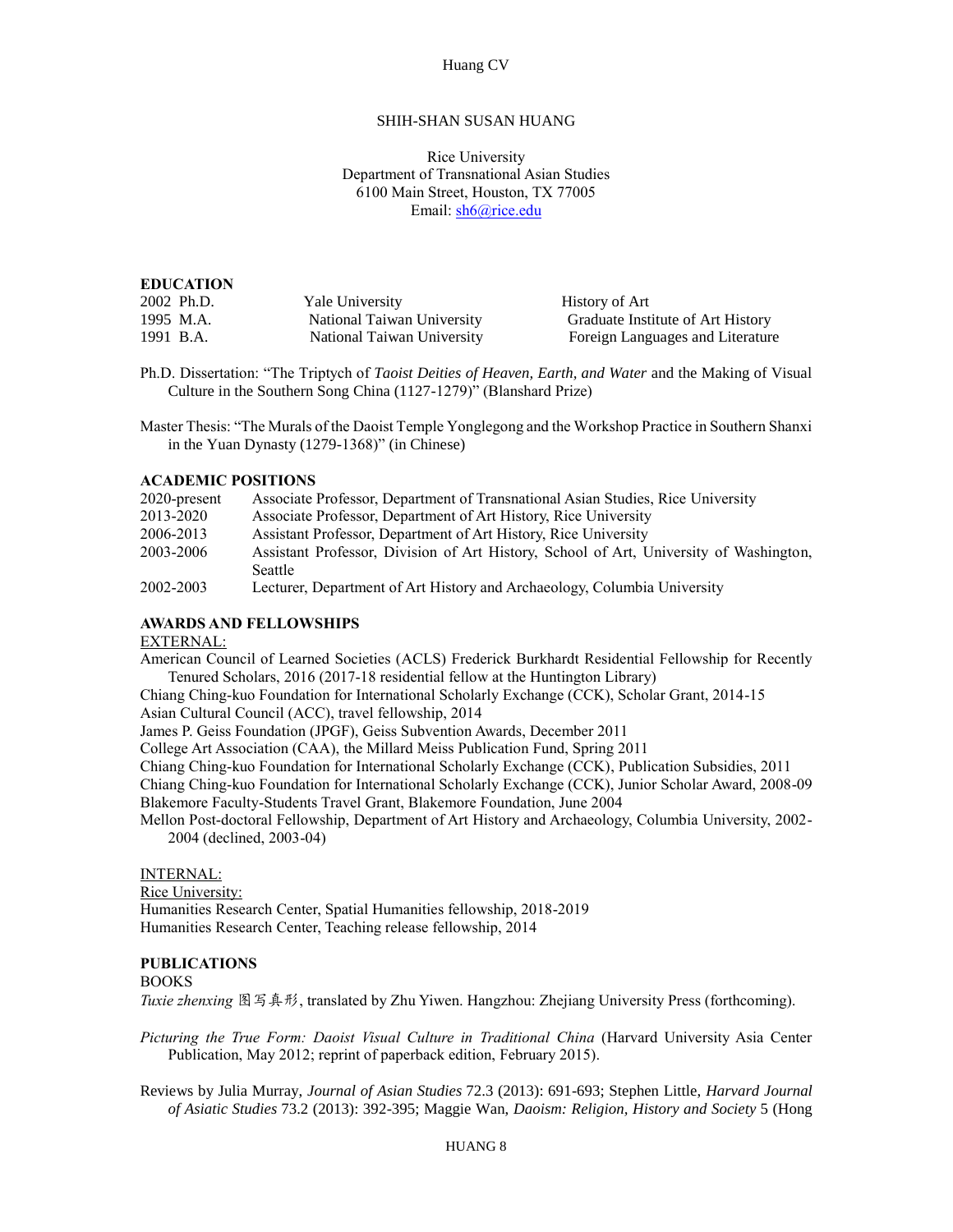Kate A. Lingley, *Religious Studies Review* 40.2 (2014): 120; 謝世維,*Zhejiang University Journal of Art and Archaeology* 浙江大學藝術與考古研究 1 (Hangzhou, 2014) [in Chinese]: 319-326; 謝一峰, Kong, 2013): 191-96; Patricia Karetzky, *Frontiers of History in China* 9.1 (2014): 147-164; *Hanxue yanjiu* 漢學研究 33.2 (Taipei, 2015) [in Chinese]; Vincent Goossaert, Journal of Song-Yuan Studies 44 (2014); Nancy Steinhardt, *Journal of the Royal Asiatic Society* (2016).

### CO-EDITED BOOK

*Visual Cultures of Middle Period China*. Co-edited with Patricia Ebrey. Brill: 2017.

REFEREE ARTICLES

 "Illustrating the Efficacy of the Diamond Sutra in Vernacular Buddhism." *National Palace Museum Research Quarterly* 35.4 (2018): 35-120.

"Daoist Seals, Part 2: Classifying Different Types." *Journal of Daoist Studies* 11 (2018): 46-81.

- "Banhua yu huihua de hudong—cong Song Yuan fojiao banhua suojian zhi Song hua yuansu tanqi" 版畫與 繪畫的互動--從宋元佛教版畫所見之宋畫元素談起 (Painting and Printing Connections: Elements of Song Painting in Song-Yuan Buddhist Woodcuts). In The Center for the Study of Art and Archaeology, Zhejiang University ed., *Zhejiang daxue yishu yu kaogu yanjiu (teji 1): Songhua guoji*  (Hangzhou: Zhejiang University Press, 2017): 1-75. *xueshu huiyi lunwenji* 《浙江大學藝術與考古研究(特輯一):宋畫國際學術會議論文集》
- (Hangzhou: Zhejiang University Press, 2017): 1-75. "Xixia fojing banhua zaitan" 西夏佛经版画再探. Translated by Yang Binghua 杨冰华. *Sichou zhi lu yanjiu jikan* 丝绸之路研究集刊 1 (2017): 279-309. Chinese translation of "Reassessing Printed Buddhist Frontispieces from Xi Xia."

"Daoist Seals, Part 1: Activation and Fashioning." *Journal of Daoist Studies* 10 (2017): 70-103.

- "Reassessing Printed Buddhist Frontispieces from Xi Xia." *Zhejiang University Journal of Art and Archaeology* 1 (2014): 129-82.
- "Xie zhenshan zhi xing: cong 'Shanshui tu', 'Shanshui hua' tan daojiao shanshuiguan zhi shijue xingsu" 寫 "Shanshui tu", "Shanshui hua", and Visuality in Daoist Landscape). *The National Museum Research*  真山之形:從「山水圖」、「山水畫」談道教山水觀之視覺型塑 (Shaping the True Mountains: *Quarterly* 故宮學術季刊 31.4 (2014): 121-204.
- "Media Transfer and Modular Construction: the Printing of Lotus Sutra Frontispieces in Song China." *Ars Orientalis* 41 (2011): 135-63.
- "Daoist Imagery of Body and Cosmos, Part II: Body Worms and Inner Alchemy." *Journal of Daoist Studies*  4 (2011): 33-64.
- "Daoist Imagery of Body and Cosmos, Part I: Body Gods and Starry Travel." *Journal of Daoist Studies* 3 (2010): 57-90.
- "*Tianzhu lingqian*: Divination Prints from a Buddhist Temple in Song Hangzhou." *Artibus Asiae* vol. 67, no. 2 (2007): 243-96.
- "Summoning the Gods: Paintings of *Three Officials of Heaven, Earth and Water* and Their Association with Daoist Ritual Performance in the Southern Song Period (1127-1279)." *Artibus Asiae* vol. 61, no. 1 (2001): 5-52.

#### CHAPTERS FROM EDITED VOLUMES

- "Xi Xia fojing banhua zaitan" 西夏佛经版画再探, translated by Yang Binghua, Shan Dan, Xiong Zhaorui. In Li Xingming 李星明 ed., "Yishu kaogu yu lishi: ZHongguo gudai tuxiang wenhua yanjiu de xinquxiang1" guoji xueshu1 yantaohui lunwenji "艺术、考古与历史:中国古代图像文化研究的新 取向"国际学术研讨会论文集. Beijing: Zhonghua shuju, forthcoming.
- "The Circulation of Hangzhou Buddhist Frontispieces in the Sinosphere and Beyond." In Nanxiu Qian, Richard Smith, and Bowei Zhang eds., *Reexamining the Sinosphere: Cultural Transmission and Transformations in East Asia*, 43-81. Amherst: Cambria Press, 2020.
- "Meijie zhuanhuan yu mojian gouzao: Songdai Zhongguo Fahuajing diaoban feihua" 媒介转换与模件构 造——宋代中国《法华经》雕版扉画. In Niu Kecheng 牛克诚 et al. eds., *Haiwai Zhongguo yishushi yanjiu* 海外中国艺术史研究 (Overseas Research of Chinese Art History), vol. 1, 3-34. Changsha: Hunan meishu chubanshe, 2018.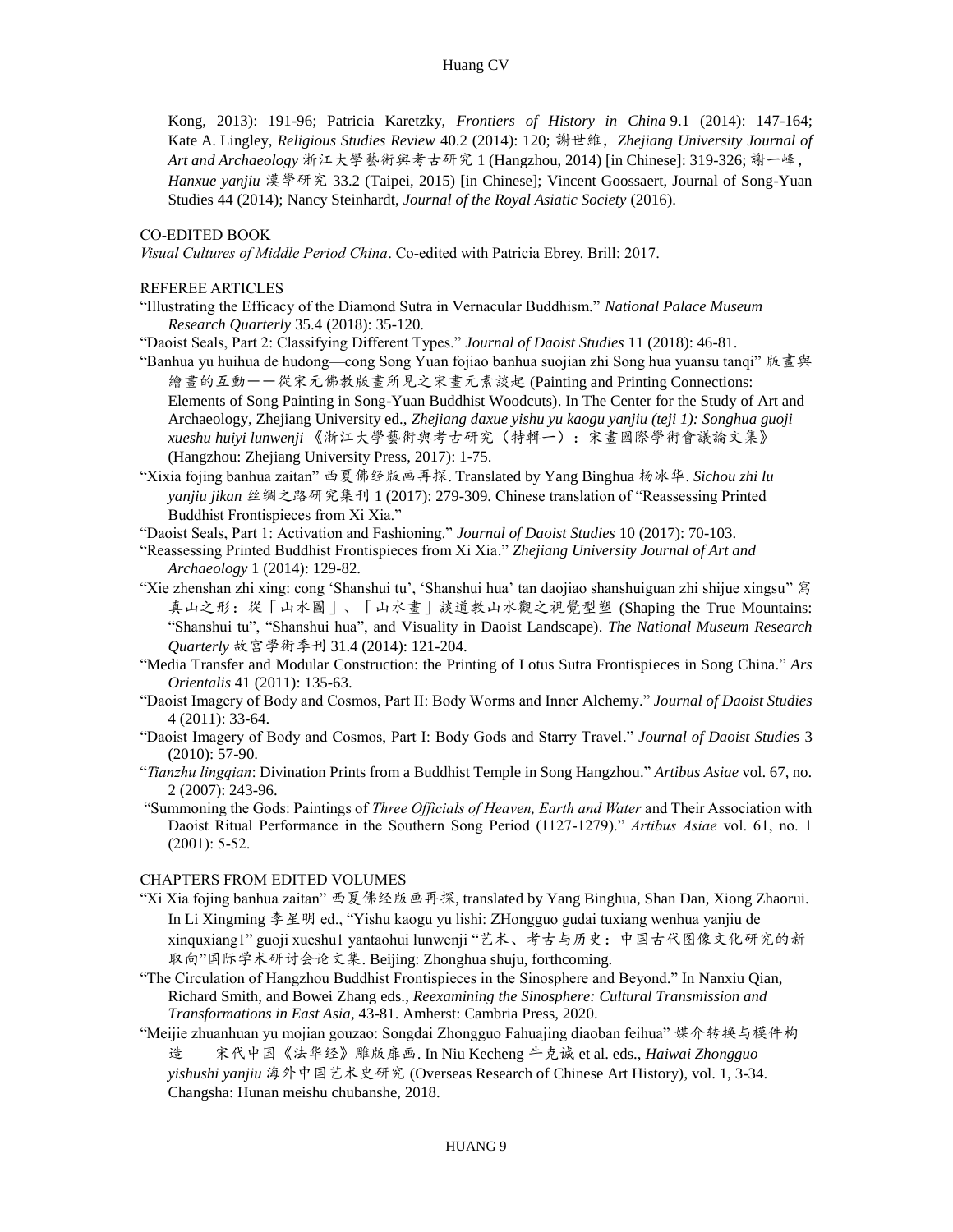- "Introduction." Co-authored with Patricia Ebrey. In Patricia Ebrey and Shih-shan Susan Huang eds., *Visual and Material Cultures in Middle Period China*, 1-40. Leiden: Brill, 2017.
- "Banhua yu huihua de hudong: cong Song dai fojiao banhua suojian zhi Songhua yuansu tanqi" 版畫與繪 畫的互動:從宋代佛教版畫所見之宋畫元素談起 (Painting and Printing Connections: Elements of Song Painting in Song-Yuan Buddhist Woodcuts). In The Center for the Study of Art and Archaeology, Zhejiang University ed., *Songdai huihua guoji huiyi lunwenji* 宋代繪畫國際會議論文 集 (Proceedings of the International Conference on Song Painting), 1-75. Hangzhou: Zhejiang University Press, 2017.
- "Cong Daozang de 'tu' tan Songdai daojiao yishi de kongjianxing yu wuzhixing" 從《道藏》的「圖」談 宋代道教儀式的空間性與物質性 (Spatiality and Materiality in Song Daoist Ritual: Visual Evidence in the Ming *Daoist Canon*). In Fudan daxue wenshi yanjiu yuan ed., *Tuxiang yu yishi: Zhongguo gudai zongjiao yu yishu de ronghe* 圖像與儀式 :中國古代宗教與藝術的融合 (*Imagery and Ritual: the Convergence of Art and Religion in Traditional China*), 231-58. Beijing: Zhonghua shuju, 2017.
- "Tang Song shiqi fojiao banhua zhong suo jian de meijie zhuanhua yu zimo sheji" 唐宋时期佛教版画中所 见的媒介转化与子模设计 (Media transfer and modular design in Tang-Song Buddhist illustrated  prints). In 颜娟英 and 石守谦 eds., *Yishu shi zhong de Han Jin yu Tang Song zhi bian* [艺术史中的汉](http://www.pup.cn/scrp/bookdetail.cfm?iBookNo=93688&sYc=1) [晋与唐宋之变](http://www.pup.cn/scrp/bookdetail.cfm?iBookNo=93688&sYc=1) (The Han-Jin and Tang-Song transitions in Chinese Art History), 367-416. Reprint of the 2014 edited volume. Beijing: Beijing University Press, 2016.
- "Daojiao wuzhi wenhua chutan: cong Daozang suozang tuxiang tan Songdai daojiao yishi yongpin" 道教 物質文化初探:從《道藏》所藏圖像談宋代道教儀式用品 (Daoist material culture: a study of ritual objects in Song Daoism based on the visual evidence in Daoist Canon). In Li Zhitian 黎志添 ed., *Songdai daojiao* 宋代道教 (*Song Daoism*), 1-56. Hong Kong: Chinese University of Hong Kong, 2016.
- "Daoist Uses of Color in Visualization and Ritual Practices." In Mary Dusenbury ed., *Color in Ancient and Medieval East Asia*, 222-33. New Haven: Yale University Press, 2015.
- "Daoist Visual Culture." In John Lagerwey and Pierre Marsone eds., *Modern Chinese Religion, Part One: Song-Liao-Jin-Yuan (960-1368)*, 929-1050. Leiden: Brill, 2014.
- "Tang Song shiqi fojiao banhua zhong suojian de meijie zhuanhua yu zimo sheji" 唐宋時期佛教版畫中所 見的媒介轉化與子模設計 (Media transfer and modular design in Tang-Song Buddhist illustrated prints), in Shih Shou-chien 石守謙、Yan Chuan-ying 顏娟英 eds., *Yishu shi zhong de Han Jin yu Tang Song zhi bian* 藝術史中的漢晉與唐宋之變 (The Han-Jin and Tang-Song transitions in Chinese Art History), 385-434. Taipei: Rock Publishing, 2014.
- "Early Buddhist Illustrated Prints in Hangzhou." In Lucille Chia and Hilde de Weerdt eds., *Knowledge and Text Production in an Age of Print: China, 900-1400*, 135-165. Leiden: Brill, 2011.

## OTHER ARTICLE

- "Tuxiang yu lingying: Songdai fojiao he daojiao huihua yishu" 图像与灵应:[宋代佛教和道教绘画艺术](http://www.academia.edu/35771596/%E9%BB%84%E5%A3%AB%E7%8F%8A%E8%91%97_%E6%9D%A8%E6%B8%85%E8%B6%8A%E8%AF%91_%E5%9B%BE%E5%83%8F%E4%B8%8E%E7%81%B5%E5%BA%94_%E5%AE%8B%E4%BB%A3%E4%BD%9B%E6%95%99%E5%92%8C%E9%81%93%E6%95%99%E7%BB%98%E7%94%BB%E8%89%BA%E6%9C%AF_%E7%BE%8E%E6%88%90%E5%9C%A8%E4%B9%85_2_2015_68-77) (a Chinese translation of "Imagining Efficacy: The Common Ground between Buddhist and Daoist Pictorial Art in Song China" published in Orientations 2005). Translated by Yang Xinyue 杨新越. *Meicheng zai jiu* 美成在久 2 (2015 April): 63-69.
- "Cong Daozang de 'tu' tan Songdai daojiao yishi de kongjianxing yu wuzhixing" 從《道藏》的「圖」談 宋代道教儀式的空間性與物質性 (Spatiality and Materiality in Song Daoist Ritual: Visual Evidence in the Ming *Daoist Canon*). *Yishushi yanjiu* (Studies of Art History) (Guanzhou, 2011, forthcoming). [Article in Chinese, with an abstract in English]
- "Imagining Efficacy: The Common Ground between Buddhist and Daoist Pictorial Art in Song China." *Orientations*, vol. 36, no. 3 (April 2005):63-69.

#### TRANSLATION IN CHINESE

Ban Zonghua (Richard Barnhart). "Shanyao zhihe: Songhua zhong de Xiao Xiang ba jing" 闪耀之河: 宋 画中的潇湘八景 (Shining river: the eight views of the Xiao and Xiang Rivers in Song paintings). In  Bai Qianshen 白谦慎 ed., *Xingdao shuiqiongchu: Ban Zonghua huashi lunji* 行到水穷处:班宗华画 史论集 (Selected Essays by Richard Barnhart), 103-45. Beijing: Sanlian shudian, 2017.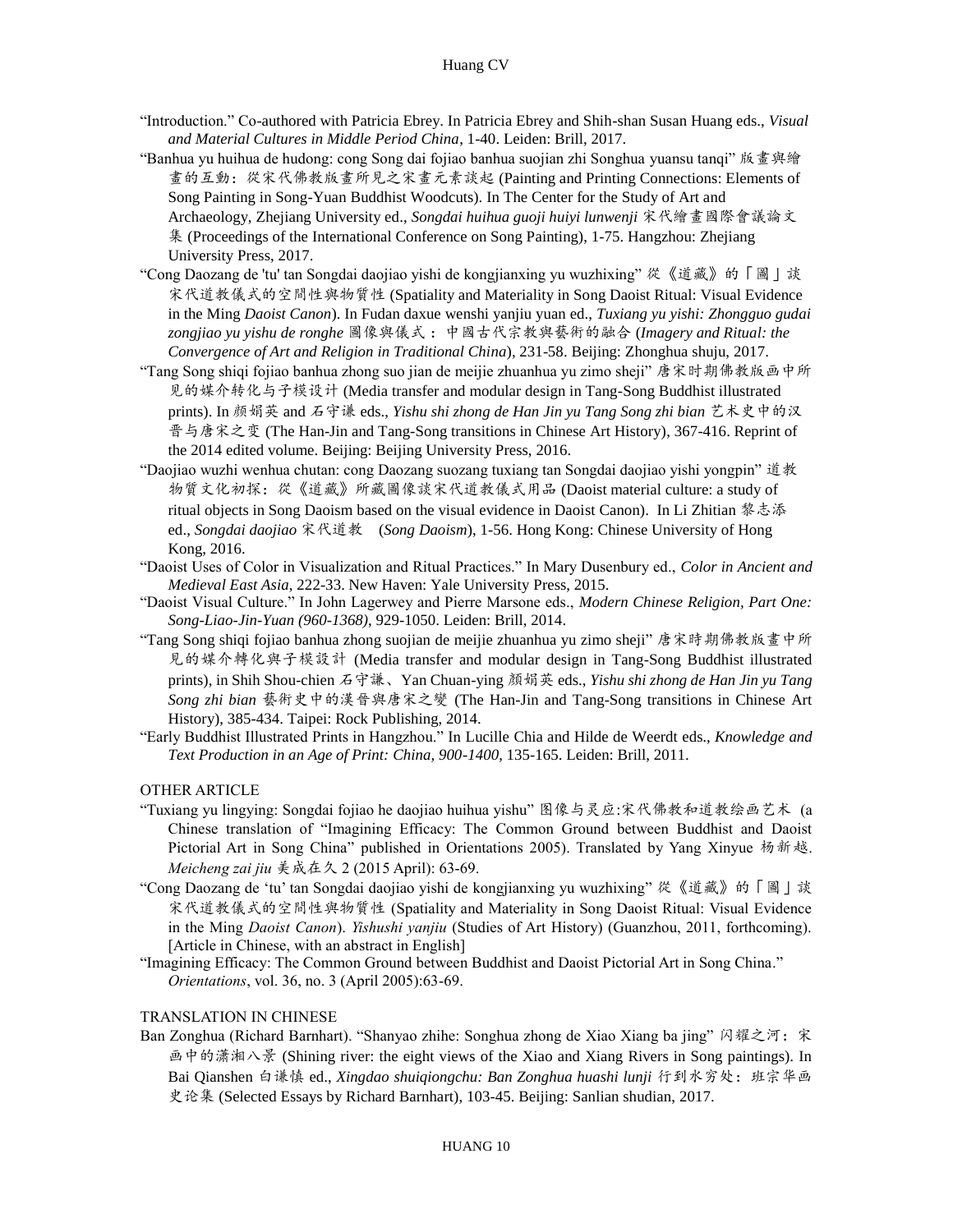Han Sen (Valerie Hansen). "Zhongguoren shi ruhe guiyi fojiao de: Tulufan muzang jieshi de xinyang gaibian" 中國人是如何皈依佛教的:吐魯番墓葬揭示的信仰改變 (How the Chinese Converted to Buddhism: What the Turfan Graves Reveal about Religious Change). *Dunhuang tulufan yanjiu* 4 (China, 1999): 17- 37.

# **PROFESSIONAL PRESENTATIONS**

# INVITED TALKS

# **International**

- "Elite Uighurs as Cultural Middlemen of Buddhist Books and Woodcuts in the Mongol Empire," invited talk at the Dunhuang Seminar organized by Imre Galambos, University of Cambridge, December 3, 2020.
- 2020. "Buddhist Woodcuts and the Cultural Transformation in the Song, Xi Xia, and Yuan Periods," invited talk at the Institute for Advanced Studies on Asia, the University of Tokyo 東京大學東洋文化研究所, June 19, 2016.
- "Interaction of Woodcuts and Painting: Elements of Song Paintings in Song Buddhist Woodcuts," invited talk at the National Taiwan University 國立臺灣大學藝術史研究所, December 8, 2015
- "Zhonggu fojiao muke yu wenhua liubian" 中古佛教木刻與文化流變 (Chinese Religious Woodcuts and Cultural Transformation), invited talk at the Academia Sinica 中央研究院歷史語言研究所, Taipei, December 7, 2015
- "Tuxiang yu yishi: cong *Daozang* de tu tan songdai daojiao yishi de kongjian xing yu wuzhi xing" 圖像與 儀式:從《道藏》的圖談宋代道教儀式的空間性與物質性 (Image and Ritual: Spatiality and Materiality in Song Daoist Ritual), invited talk at the Academia Sinica中央研究院歷史語言研究所, Taipei, December 8, 2011
- "Daojiao shijue wenhua shitan: yi 'Renniao shan zhenxing tu' ji 'Wuyue zhenxing tu' weili" (Preliminary investigation of Daoist visuality: Case studies of the True Form Charts of the Man-Bird Mountain and the Five Sacred Peaks), invited talk at the Chinese University of Hong Kong (CUHK) 中文大學, the Department of Art, September 21, 2011
- "Daojiao shijue wenhua shitan: yi 'Renniao shan zhenxingtu' ji 'Wuyue zhenxing tu' weili" (A preliminary study of Daoist visual culture: the case studies of the True Form Charts of the Man-bird Mountain and the Five Sacred Peaks), invited talk at the Academia Sinica中央研究院歷史語言研究所, Taipei, Taiwan, November 26, 2010
- "Cong daojiao shijue cailiao tan meishushi yanjiu de xintujing" (New Directions of Art History Studies: On New Daoist Visual Materials), invited talk at the Capital Normal University 首都師範大學, Beijing, China, June 26, 2009

#### **National**

- "Daoist Uses of Images in Private and Public Contexts," keynote speech delivered at the Religious Studies Graduate Students Colloquium of "Materializing Sanctity, Enacting Authority: Text, Image, and Performance in China & India," Brown University, Rhode Island, March 16, 2016
- "Daoist 'Imagetext'," Yale University, New Haven, November 7, 2013
- "Daoist 'Imagetext' in Context," Bard Graduate Center, NYC, November 1, 2013
- "The Inner and Outer Aspects of Daoist Visual Culture," East Asian Studies Program, UCLA, LA, October 17, 2013
- "True Form Charts and the Daoist Visuality," invited talk at the Visual and Material Perspectives on East Asia (VMPEA) workshop, Department of Art History, University of Chicago, May 5, 2011
- "Rethinking Daoist Visual Culture," invited talk at the University of Washington, China Studies Program, Seattle, February 19, 2010
- "Art History in a Global Age," invited talk at the History of Art Alumni Conference, "Art's Histories at Yale," Yale University, April 5, 2009
- "Divination Prints in Chinese Temples: Praying for Success in the Year of 1200," invited talk at the University of Chicago, March 13, 2006; Rice University, March 20, 2006; University of Illinois at Chicago, March 27, 2006
- "Style and Context of the Daoist Triptych of *the Three Officials of Heaven, Earth, and Water*," invited talk at the New England East Asian Art History Seminar, Sackler Museum, Harvard University, November 23, 2002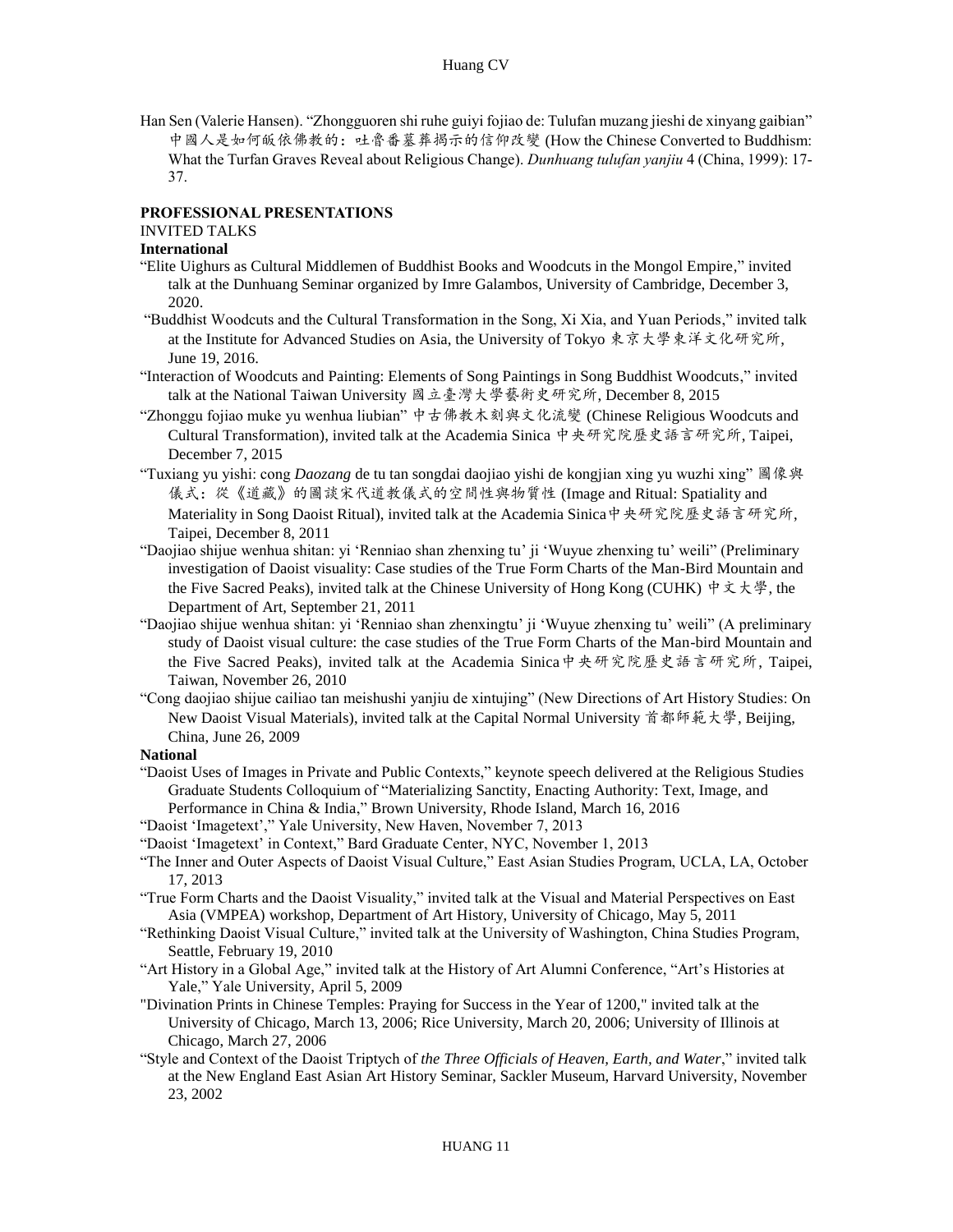## **CONFERENCES**

## **International (Invited)**

- "Elite Uighurs as Cultural Middlemen in Buddhist Printing in the Mongol Empire," paper presented at the Inaugural Rice University / Humboldt University of Berlin Faculty Colloquium, "Politics, Media, Medium," Rice University, December 1, 2018.
- "The Circulations of Hangzhou Buddhist Frontispieces in the Sinosphere and Beyond," paper presented at the international conference "Reconsidering the Sinosphere: A Conference to Critically Analyze the Literary Sinitic in East Asian Cultures" organized by Nanxiu Qian and Richard Smith, Rice University. March 30, 2017.
- "Buddhist Frontispieces Printed in 10<sup>th</sup>-14<sup>th</sup> Century Hangzhou," paper presented at the International Conference on Buddhist Manuscript Cultures, Princeton University, January 21, 2017.
- "The Printing of the Lotus Sutra Illustrations in the Middle Period China and Beyond," paper presented at the International Lotus Sutra Seminar of "Bodhisattvas in Action: Living the Lotus Sutra in Text, Image and History" organized by the Rissho Kosai-kai international, Saitama Prefecture, Japan, June 27-July 1, 2016
- "Buddhist Woodcuts under the Tangut and Mongol Rules," paper presented at the AAS-in-ASIA, Doshisha University, June 26, 2016
- "Reassessing Printed Buddhist Frontispieces from Xi Xia," paper presented at the international conference "Art, Archaeology and History: New Horizons in Researching and Rethinking Images," co-organized by National Institute for Advanced Humanitistic Studies at Fudan University, Shaanxi Historical Museum, Shaanxi Provincial Institute of Archaeology, Xi'an Beilin Museum, Famen Temple Museum; held at the Shaanxi Historical Museum, Xi'an, November 6, 2014
- "Cong zhonggu fojiao banhua suo jian zhi Song hua yuansu tan banhua yu huihua de hudong" (On the interaction of woodcuts and paintings based on the pictorial elements evident in Song-dynasty woodcuts inspired by Song-dynasty paintings), paper presented at the International Conference on Song Dynasty Painting, Zhejiang University, Hangzhou, October 30, 2014
- "Color in Daoist Visual Culture," paper presented at the international symposium of "Color in Ancient and Medieval East Asia," The Spencer Museum of Art, University of Kansas, March 8-9, 2013
- "Tang Song zhiji fojiao banhua zhibian: cong huihuaxing tuxiang de meiti zhuanhua yu zimo sheji tanqi" (Transformation of Buddhist woodblock print in the Tang and Song transition: concerning the media transfer and modular construction of pictorial images), paper presented at the international conference of "Transformation of the Cultural History of Chinese images: the Wei-Jin and Tang-Song Transitions," Academia Sinica, the Institute of History and Philology, Taipei, Taiwan, June 25-26, 2012
- "The Visual Culture of Temple Divinations in Song China," paper presented at the international conference of "Divinatory Traditions in East Asia: Historical, Comparative and Transnational Perspective," Rice University, February 17, 2012
- "Cong *Daozang* de tu tan songdai daojiao yishi de kongjian xing yu wuzhi xing" (Spatiality and Materiality in Song Daoist Ritual), invited talk at the international conference of "Tuxiang yu yishi: zhongguo gudai zongjiao shi yu yishushi de ronghe" (Imagery and Ritual: Synthesis of the History of Religions and Art History in Traditional China), Fudan University, National Institute for Advanced Humanistic Studies, Shanghai, China, December 3-5, 2011
- "Materializing Daoist Sacred Space," invited talk at the international conference of "Song Daoism," the Chinese University of Hong Kong (CUHK), Center for the Studies of Daoist Culture, Department of Cultural and Religious Studies, Hong Kong, September 22-23, 2011
- "Cong shi zhi shisan shiji fojiao banhua tan Tang Song zhiji huihuaxing tuxiang de meiti zhuanhua yu zimo sheji" (Media transfer and modular construction of pictorial images in Buddhist illustrated prints, 10th- 13th centuries), invited talk at the International conference of "Transformation of the Cultural History of Chinese images: the Wei-Jin and Tang-Song Transitions," Academia Sinica, the Institute of History and Philology, Taipei, Taiwan, June 26, 2011
- "Summoning the Gods: Paintings of the 'Three Officials of Heaven, Earth, and Water' in the Boston Museum of Fine Arts and Their Association with Taoist Ritual Performance in the 12th Century," paper presented in the international conference "Religion and Chinese Society: The Transformation of a Field and its Implications for the Study of Chinese Culture," Chinese University of Hong Kong, Hong Kong, May 31, 2000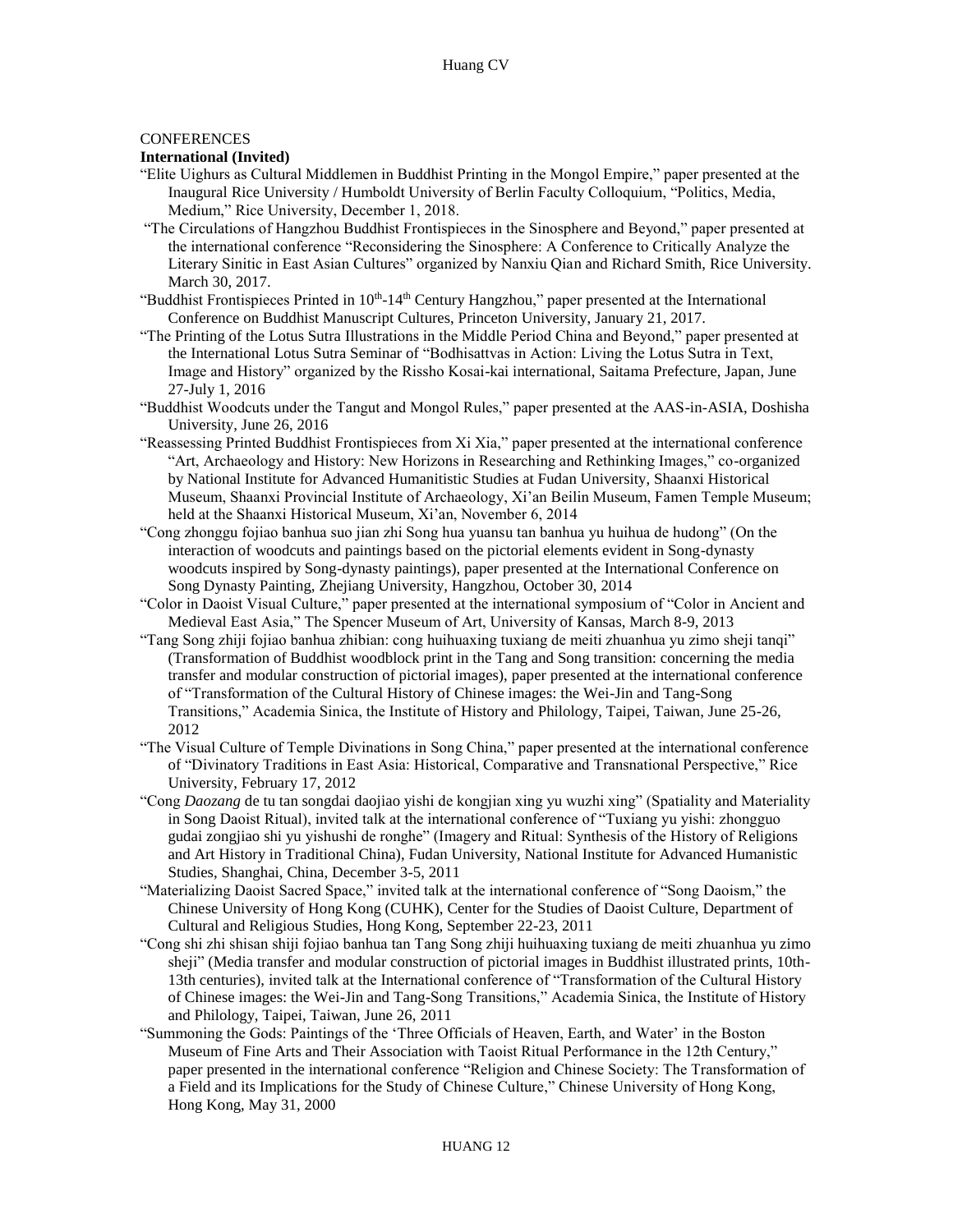## **International (Juried)**

- "Elite Uighurs and the Network of Buddhist Printed Books in the Mongol Empire," paper presented at the International Conference "From the Silk to the Book Road(s): Networks of Commerce, Artifacts, and Books Between Central and East Asia." Graduate Berkeley Hotel, Berkeley, September 22, 2018.
- "Reconsidering Xi Xia and Yuan Connections: Buddhist Printing Perspectives," paper presented at the annual meeting of the AAS-in-ASIA, Korea University, Seoul, June 26, 2017.
- "Buddhist Woodcuts under the Tangut and Mongol Rules," paper presented at the annual meeting of the AAS-in-ASIA, Doshisha University 同志社女子大學, Kyoto, June 26, 2016
- University, June 7, 2014 "Xi Xia Buddhist Printed Illustrations," presented at the Middle Period China conference, Harvard
- "Buddhist Divination Print from Hangzhou, China," presented at the 61st Congress of the International Association of Buddhist Studies (IABS), Dharma Drum Buddhist College, Jinshan, Taiwan, June 22, 2011
- "Daoist Mental Imagery of Body and Cosmos: Notes on the Visual Evidence from *Daozang*," paper presented in the fifth International Conference of Daoism, Wudangshang, Hubei, China, June 20, 2009
- "The Temple Divinations *Tianzhu lingqian*: Subject Matter, Pictorial Narratives, and Cultural Meaning of the Southern Song Popular Print," paper presented at the 4th Biannual Meeting of the International Convention for Asian Scholars (ICAS4), Shanghai, China, August 21, 2005
- "Imagining Efficacy: The Common Ground between Buddhist and Daoist Pictorial Art in Song China," paper presented at Daoism and the Contemporary World: An International Conference of Daoist Studies, Boston University, June 7, 2003

#### **National (Invited)**

- "The Diamond Sutra: Hybridity and Syncretism of its Images and Texts," presented at the "Questions of Syncretism and Hybridity in Chinese Religious History" Workshop, University of Chicago, April 28, 2017.
- "Visual Evidence of Popular Culture in Multicultural China, 10th-14th Centuries," presented at the Asian Studies Southern Consortium, Rice University, January 22, 2011

 "Making Religious Art in the Southern Song: Local Practices of Buddhist Illustrative Prints and Paintings in Hangzhou and Ningbo," paper presented at the Song Painting and its Legacy: A Conference at Yale University in Honor of Professor Richard M. Barnhart, April 3, 2004

#### **National (Juried)**

- "Elite Uighurs as Cultural Middlemen of Buddhist Books and Woodcuts in the Mongol Empire," paper presented at a panel sponsored by the Society of Song, Yuan, and Conquest Dynasty Studies, the Annual Meeting of the Association for Asian Studies (AAS), Denver, March 22, 2019
- "Religious Woodcuts and Cultural Transformation: Buddhist Woodcuts by the Tanguts, the Mongols, and the Uighurs in the Middle Period," paper presented at the Annual Meeting of the Association for Asian Studies (AAS), Seattle, April 1, 2016
- "Literacy and Writing in Daoism," participant for the roundtable "Literacy and Writing in Premodern China" at the Annual Meeting of the Association for Asian Studies (AAS), Philadelphia, March 28, 2014
- "Visualizing the Inner Realm: Daoist Body Charts in Song-Yuan Neidan," paper presented at the Annual Meeting of the Association for Asian Studies (AAS), San Diego, March 17, 2013
- "True Form Charts and the Daoist Visuality," paper presented at the Annual Meeting of the Association for Asian Studies (AAS), Toronto, March 17, 2012
- "Materiality and Performance of Daoist Salvation Ritual in Song China," paper presented at the Annual Meeting of the Association for Asian Studies (AAS), Honolulu, April 3, 2011
- "The Visual Culture of Temple Oracles in Medieval China," paper presented at the annual meeting of the Society for the History of Authorship, Reading & Publishing (SHARP), Oxford Brooke University, Oxford, England, June 26, 2008
- "Praying for Officialdom: The Printed Divinations Efficacious Sticks from Tianzhu," paper presented at the 57th Annual Meeting of the Association for Asian Studies (AAS), Chicago, April 1, 2005
- "The Relocation of the Printed Scroll *Wenshu's Guidance* from Hangzhou to Kozan-ji, Kyoto," paper presented at the Annual Meeting of the Associations for Asian Studies (AAS), San Diego, March 5, 2004
- "Images of Efficacy and Their Roles in Buddhist and Daoist Liturgies in Song China," paper presented at the Annual Conference of College Art Association (CAA), New York, February 20, 2003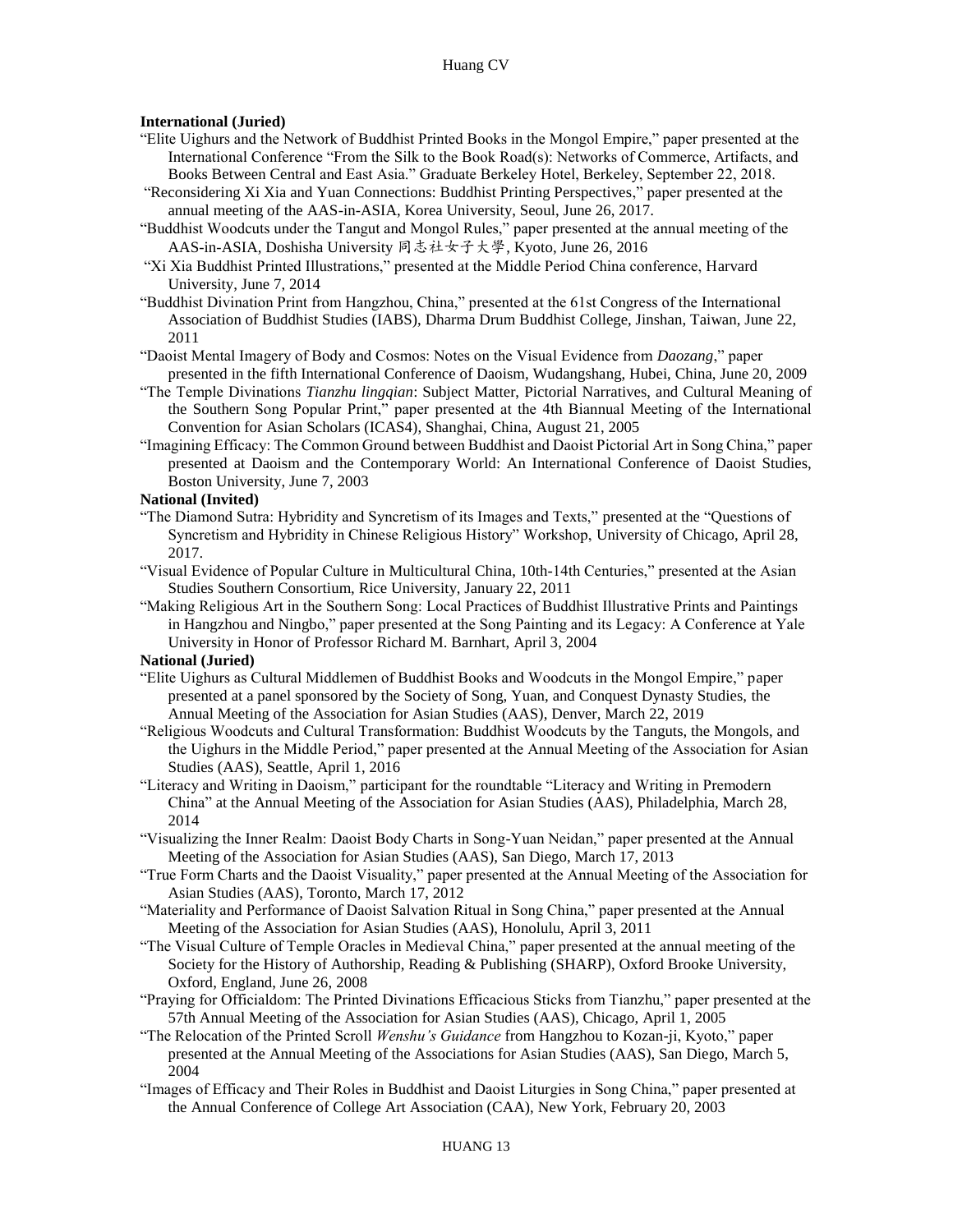"How the Gods were Made: *Three Officials of Heaven, Earth, and Water* as A Case Study of the Religious Painting Practice in the Southern Song Period (1127-1279)," paper presented at the Annual Meeting of the Association for Asian Studies (AAS), San Diego, March 11, 2000; and at the New England Conference of the Association for Asian Studies, Yale University, October 9, 1999

 "Crossing Boundaries: Sesshu's Great Synthesis," paper selected by the Department of the History of Art, Yale University to be delivered in the Frick Symposium on the History of Art sponsored by the Frick Collection and the Institute of Fine Arts of New York University, New York, April 3, 1998

## **COURSES TAUGHT**

 Chinese Art and Visual Culture (ASIA 372/HART 372/HART 572) Buddhist and Daoist Traditions in Transnational Asia (ASIA 323/HART 323/HART 623) Chinese Buddhist Woodcuts (HART 661/HART 461) Chinese Painting (HART 371/571/ASIA 371) Chinese Art and Visual Culture (HART 371/ASIA371/HART 571) Chinese Primary Sources (HART 677) Spring 2019 Buddhist and Daoist Art (HART 323/ASIA 323/HART 523) Chinese Buddhist Woodcuts (HART 661) Chinese Painting (HART 371/ASIA371/HART571) Chinese Art (HART 372/ASIA 372/HART572) Spring 2017 East and West: Medieval Visual Culture in China and North Europe [Seminar Co-teach with Diane Asian Civilizations [Co-teach with Richard Smith & Lisa Balabanlilar] (HART 211/ASIA 211/HIST 206) Asian Civilizations [Co-teach with Richard Smith & Lisa Balabanlilar] (HART 211/ASIA 211/HIST 206) Chinese Painting (HART 371/ASIA 371) Honor Thesis: Lanzhen Wang (Art History, senior) Asian Civilizations [Co-teach with Richard Smith & Lisa Balabanlilar] (HART 211/ASIA 211/HIST 206) East and West: Medieval Visual Culture in China and North Europe [Co-teach with Diane Wolfthal] (HART376/ASIA 376/MDST 376) Honor Thesis: Lanzhen Wang (Art History, senior) Art and Religion in China (HART 374/ASIA374/RELI374) Independent Study: Lanzhen Wang (Art History, junior) Asian Civilizations [Co-teach with Richard Smith & Lisa Balabanlilar] (HART211/ASIA 211/HIST206) East and West: Medieval Visual Culture in China and North Europe [Co-teach with Diane Wolfthal] (HART376/ASIA 376/MDST 376) RICE UNIVERSITY Fall 2020 Spring 2020 Fall 2019 Fall 2018 Chinese Painting (HART371/HART571/ASIA371) Religious Visual Culture in Traditional China (HART 323/HART623/ASIA323) Spring 2016 Wolfthal] (HART376/ASIA376/HART576/MDST376) Chinese Painting [seminar](HART371/ASIA371) Fall 2015 Chinese Art and Visual Culture (HART372/ASIA372) Fall 2013 Spring 2013 Fall 2012 Spring 2012 Chinese Painting (HART371/ASIA371) Fall 2011 Chinese Art and Visual Culture (HART372/ASIA372/MDST372) Spring 2011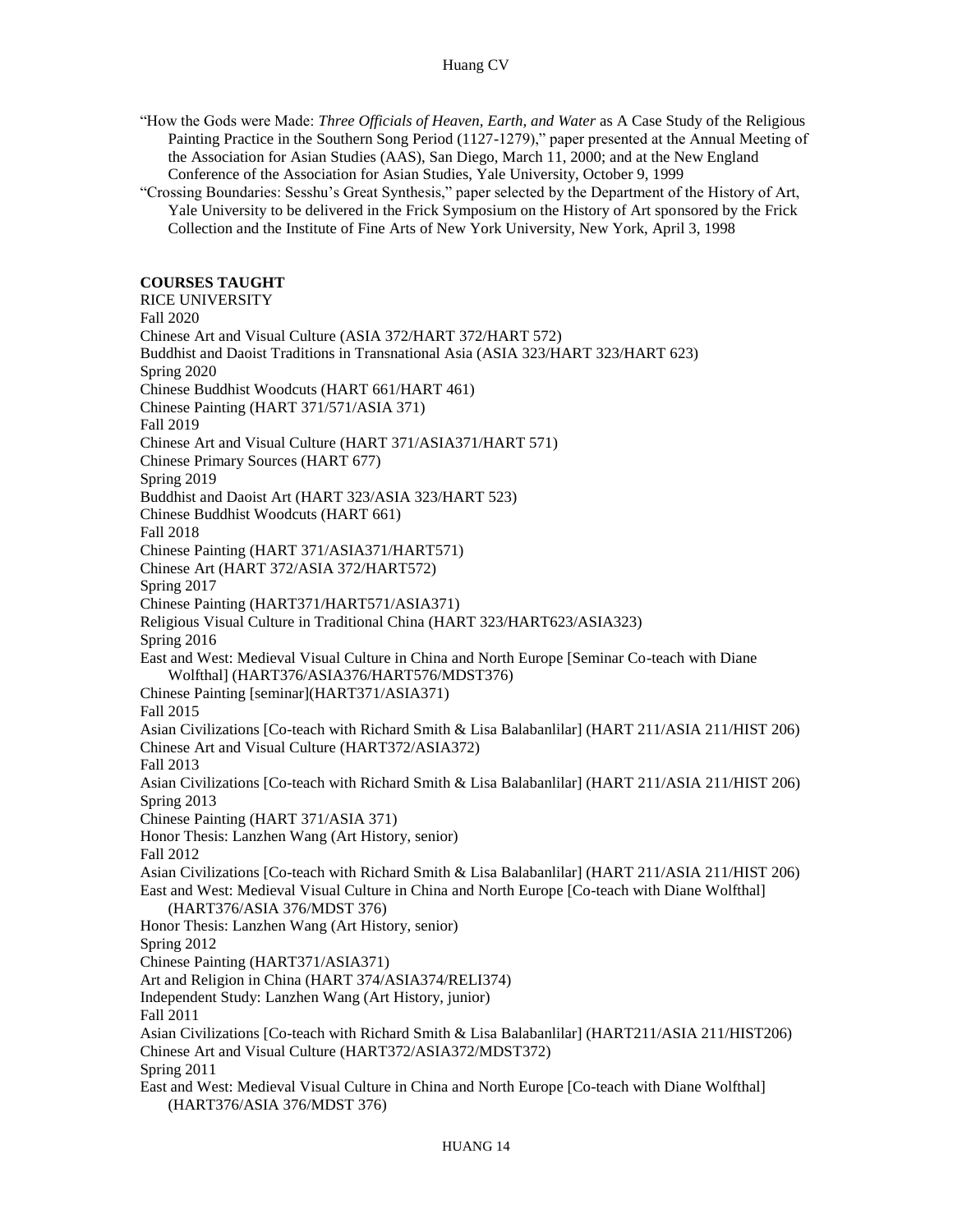Fall 2009 and Fall 2010 Asian Civilizations [Co-teach with Richard Smith & Lisa Balabanlilar] (HART 211/ASIA 211/HIST 206) Chinese Art and Visual Culture (HART 372/ASIA 372/MDST 372) Asian Civilizations [Co-teach with Richard Smith & Elora Shehabuddin] (ASIA 211) Chinese Painting (HART 371/ASIA 371) Art and Religion in China (HART374/ASIA374/RELI374) Chinese Painting (HART371/ASIA371) Spring 2008 Chinese Painting (HART371/ASIA371) Fall 2007 Chinese Art and Visual Culture (HART372/ASIA372) Spring 2007 Fall 2006 Chinese Art and Visual Culture (HART372/ASIA372)

## **GRADUATE COMMITTEES**

 Dissertation Committee of Brian Nichols (Ph.D. Candidate, Religious Studies, Rice University), 2007-2011 MA Thesis Adviser (Anne Saliceti-Collins), Autumn 2004-2007 Ph. D. Dissertation Committee (Jeongwon Hyun, History Department), since Autumn 2004 Ph. D. Dissertation Committee (Hsiao-wen Cheng, History Department), since Autumn 2007 RICE UNIVERSITY Dissertation Committee of Jian Ying (Ph.D. Candidate, Religious Studies, Rice University), 2007-2010 UNIVERSITY OF WASHINGTON, SEATTLE

# **SERVICE**

PROFESSIONAL SERVICE

 Steering Committee of the Daoist Studies Unit, American Academy of Religion (AAR), 2019- Executive Board of Director, Society for the Study of Chinese Religions (SSCR), 2011-2014 Advisory Board, Asia Society Texas, Fall 2006-2015 Editorial Board, *Journal of Daoist Studies*, 2010-present

## RICE UNIVERSITY

#### **University Service**

 Executive Advisory Committee, Chao Center for Asian Studies, Fall 2018-present Executive Committee, Medieval and Early Modern Studies Program, Fall 2020-present Committee on Examinations and Standing, Fall 2018-Spring 2019 Asian Collection Librarian search committee, Spring 2011 Organizer of the *2008 Fotofest Artists – Rice Students Forum*. Media Center, March 13, 2008 Featured faculty interviewed in the January 2008 issue of *Open* brochure focusing on the arts at Rice Executive Advisory Committee, Chao Center for Asian Studies, Fall 2007 Search Committee of the Vice Provost and University Librarian, Spring-Fall 2007

## **Departmental Service**

 Chair of the Search committee of Islamic art historian, Fall 2018-Spring 2019 Director of Undergraduate Studies, Fall 2011- present Committee of art history departmental website re-configuration, Spring 2012 Organizer of the Art History Faculty Brown Bag Lectures, Department of Art History, Rice University, Search committee of the 20th century European art historian, Fall 2006-Spring 2007 Acting Undergraduate Advisor, Department of Art History, Spring 2007 Search committee of the Transnational Asian Studies, Fall 2020-Spring 2021 "HART in the World" committee, Fall 2018 Graduate committee, Fall 2018- Search committee of the ancient art historian, Fall 2012-Spring 2013 Undergraduate committee, Fall 2010 2010-11